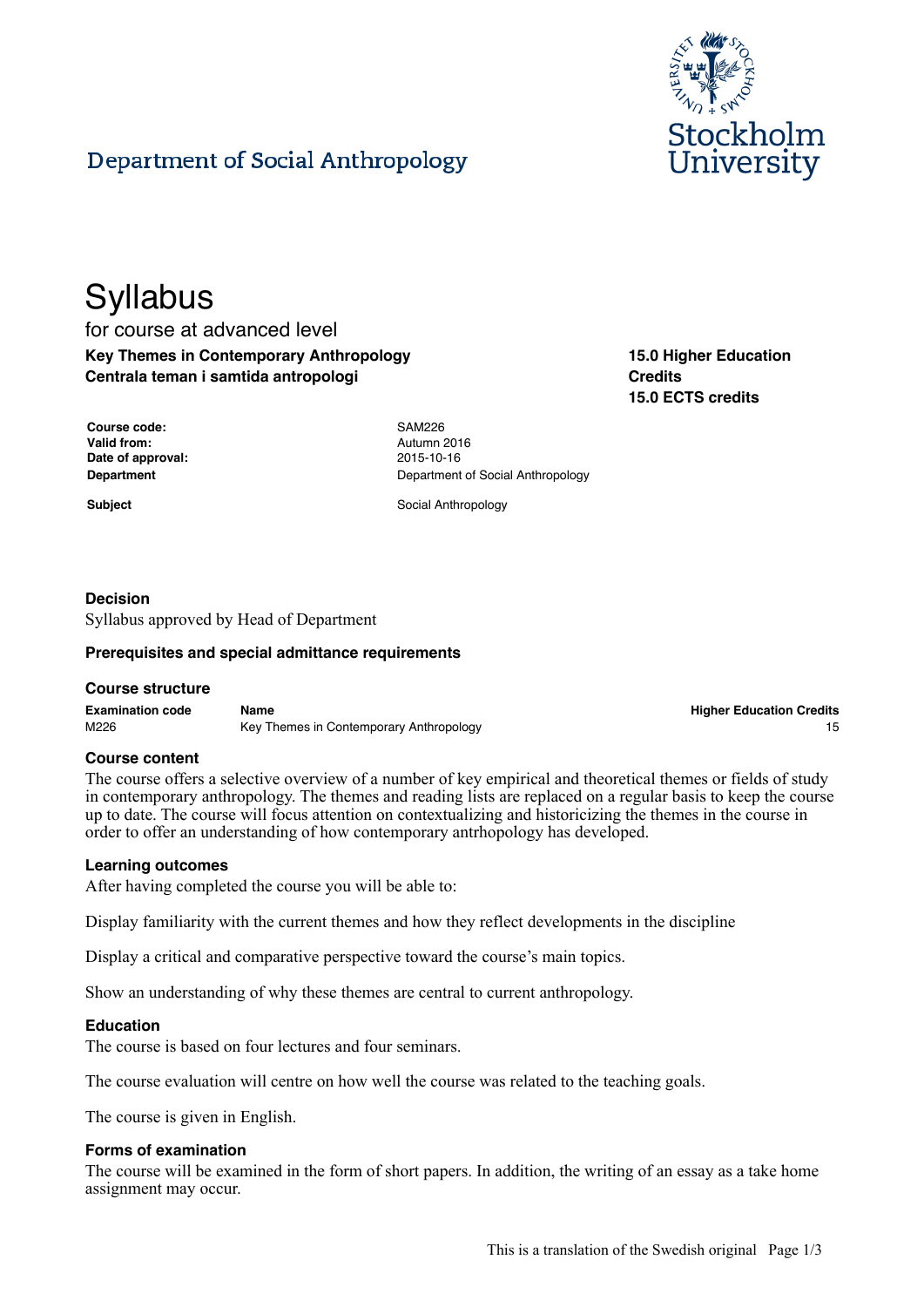The examination may be answered in Swedish or English.

To receive a final grade you must be registered and attend at least 50 % of the teaching sessions.

Grading of the examination is according to a scale of A to F. Students that receive a F or Fx (i.e. failed) have the possibility to complete an additional examination. The highest grade that can be awarded for this, and for examination assignments handed in after deadlines, is a C. (Exceptions can be made if there are special reasons and after a decision from the Director of Studies.)

Students who receive a Fx or F have the right to retake the examination at least four times as long as the course is offered and to gain the lowest grade of E. To receive a final grade for the course the grade of E or higher is required.

A student who has received an E may not retake the examination in order to gain a higher grade.

A student who receives the grade of Fx or F twice on the same course has the right to request another examiner. The request must be made to the Department's governing body.

## **Grading criteria**

#### **A Excellent**

• An excellent and well written examination showing understanding of the empirical material and theory taken up on the course.

- A high level of originality and critical ability.
- A very high degree of comparative ability where literature from other courses is used in the argumentation.
- Independent reflections and interpretations based on the course literature.

#### **B Very good**

• A high degree of independent and original analysis and presentation of the course literature.

- A high degree of understanding of the relationship between theory and empirical material.
- A high degree of comparative ability.
- Well written and independent reflections and interpretations based strongly on the course literature.

#### **C Good**

- A thorough understanding of the literature and the most important issues taken up on the course.
- An ability to apply that understanding in a well structured argument and written form.
- An ability to contextualise and compare important parts of the course literature.
- A well written examination answer related to the examination assignment.

#### **D Satisfactory**

- A careful review of the relevant literature.
- Knowledge from obligatory lectures and seminars are used and integrated into the examination answer.
- The examination answer is well structured and well written.

• The student displays a good understanding of the literature and the most important empirical and theoretical questions discussed in the course.

• A well written examination related to the examination question.

#### **E Sufficient**

- Limited knowledge and understanding of the literature and central questions.
- Lack of adequate organization and structure.
- A number of mistakes in the examination answer.
- Unstructured text.

#### **FX Insufficient**

- Limited knowledge and understanding of the literature and central questions.
- Lack of sufficient organization and structure.
- A number of mistakes in the examination answer.
- Unstructured text.

#### **F Insufficient**

- Very limited knowledge and understanding of the literature and central questions.
- A number of irrelevant and incorrect examination answers.
- Unstructured text impossible to grade.